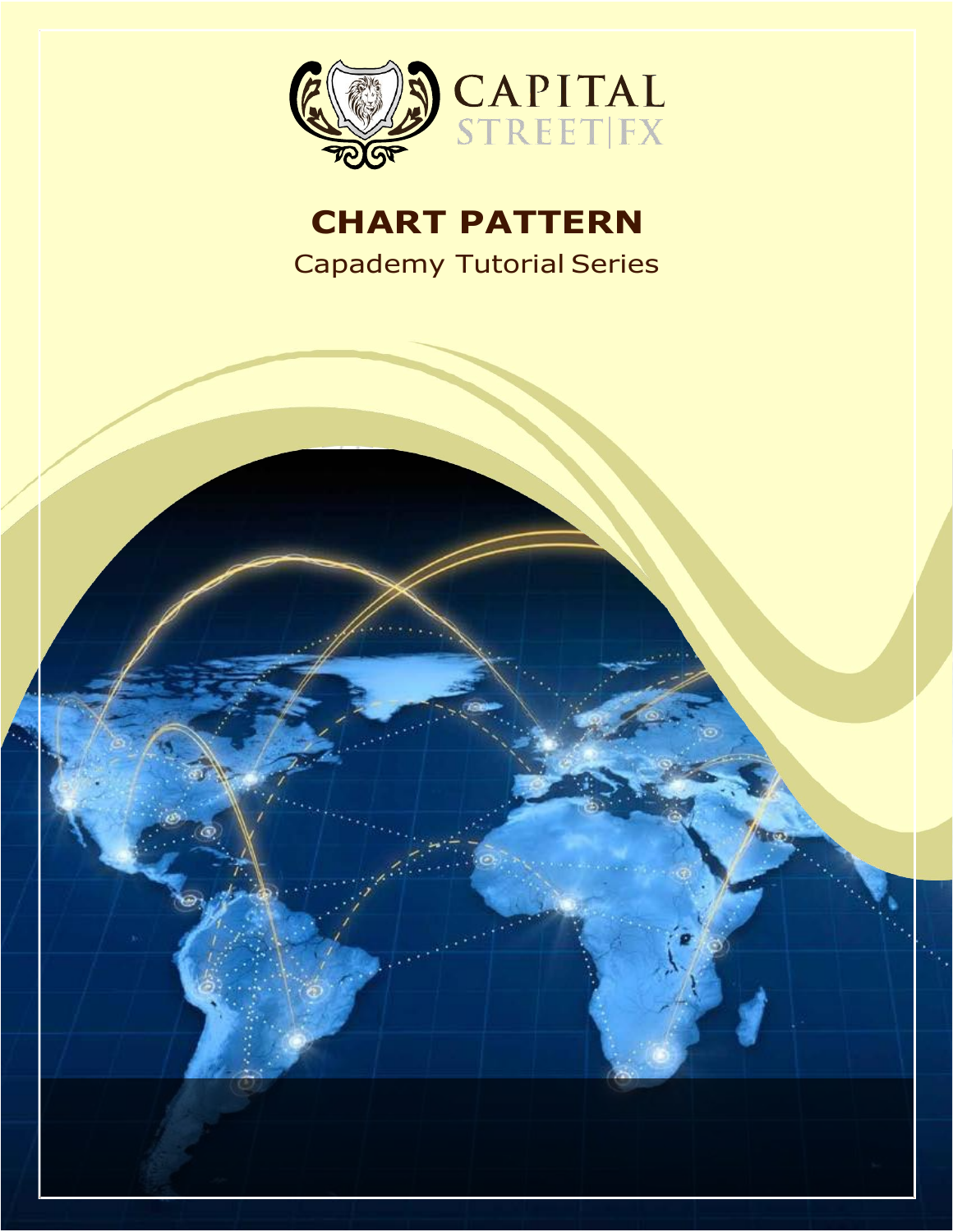## **Candlestick patterns**

The candlestick chart was invented in Japan to record the price movement of rice. A single candle gives us four market data for a particular point of time that is open, High, low, close and the colour of the candle show us whether the market is making a loss, i.e. Bearish or red candle or gain, i.e. bullish or green candle at that particular time.

Candlestick pattern is a method used by a technical analyst to anticipate movement in the market. The candlestick patterns are formed by one candle or by groping more the one candles in a particular sequence. However, multiple candlestick patterns are more reliable than a single candlestick pattern.

## **Types of candlestick pattern**

Types of candlestick patterns can be defined on the basis of the number of candles.

**–** On the basis ofnumbers of candles, candlestick patterns are of two types.

1. **Single candlestick pattern-** As the name suggests, these candlestick patterns are made of single candles. Some of the most important candlestick patterns are, the Marubozu, the spinning top, Doji, the Hammer, the Hanging man

2. **the marubozu** when a candle does not have upper or lower shadow with a real body or in other words when closing prices is equals the low of the market, and opening prices equal to high of the market this will form a bearish marubozu and revers of that is will create a bullish marubozu.

3. **the spinning top candlestick pattern** a candle with a small real body and almost equal upper and lower shadow but larger than the real body. It conveys indecision in the market as bulls and bears are not able to influence the market.

4. **Multiple candlestick patterns-** these are those patterns that are made of more than one candles.These patterns are more reliable than single candlestick patterns. Some of the most important patterns are head and shoulders, double top, rounding bottom, cup and handle, ascending tringle.

5. **head and shoulders-** head and shoulder is a reversal pattern, it generally appears at top or bottom. In head and shoulder chart pattern a large peak which is known as head has a slightly smaller peak on both the side know as shoulders. If a head and shoulder appear at the top of an on-going trend, then the strength of that trend is in question and it may experience a trend reversal, resulting in a downtrend. Conversely, if head and shoulder appear at the bottom, that trend may experience a trend reversal, resulting in an uptrend.<br>1. **Double bottomor Double top-** double top and double bottom are reversal pattern where double bottom

appears in a downtrend, and double top appears in an uptrend. A double top is represented by a short-term swing high followed by a failed attempt to break out the high, resulting in a trend reversal. Conversely, if the market falls to new swing low followed by a failed attempt to breakdown the low, resulting in a trend reversal. 2. **Cup and Handles-**the cup and handle pattern work as a reversal as well as a continuation pattern. Itacts like reversal during a downtrend, and if it appears during an uptrend, it acts as a continuation pattern. Cup and handle pattern forms when the price falls slowly then stabilize for few sessions, followed by a rally of approximately equal to prior decline creating a U-shape after that price moves sideways in a channel that forms the handle.

## **Conclusion-**

Capital Street FX

Level 6, GFin Tower, 42 Hotel Street, Cybercity, Ebene 72201, Republic Of Mauritius Ph. No.-  $+1-949-335-4314$ , Mail Id- [support@capitalstreetfx.com](mailto:support@capitalstreetfx.com)